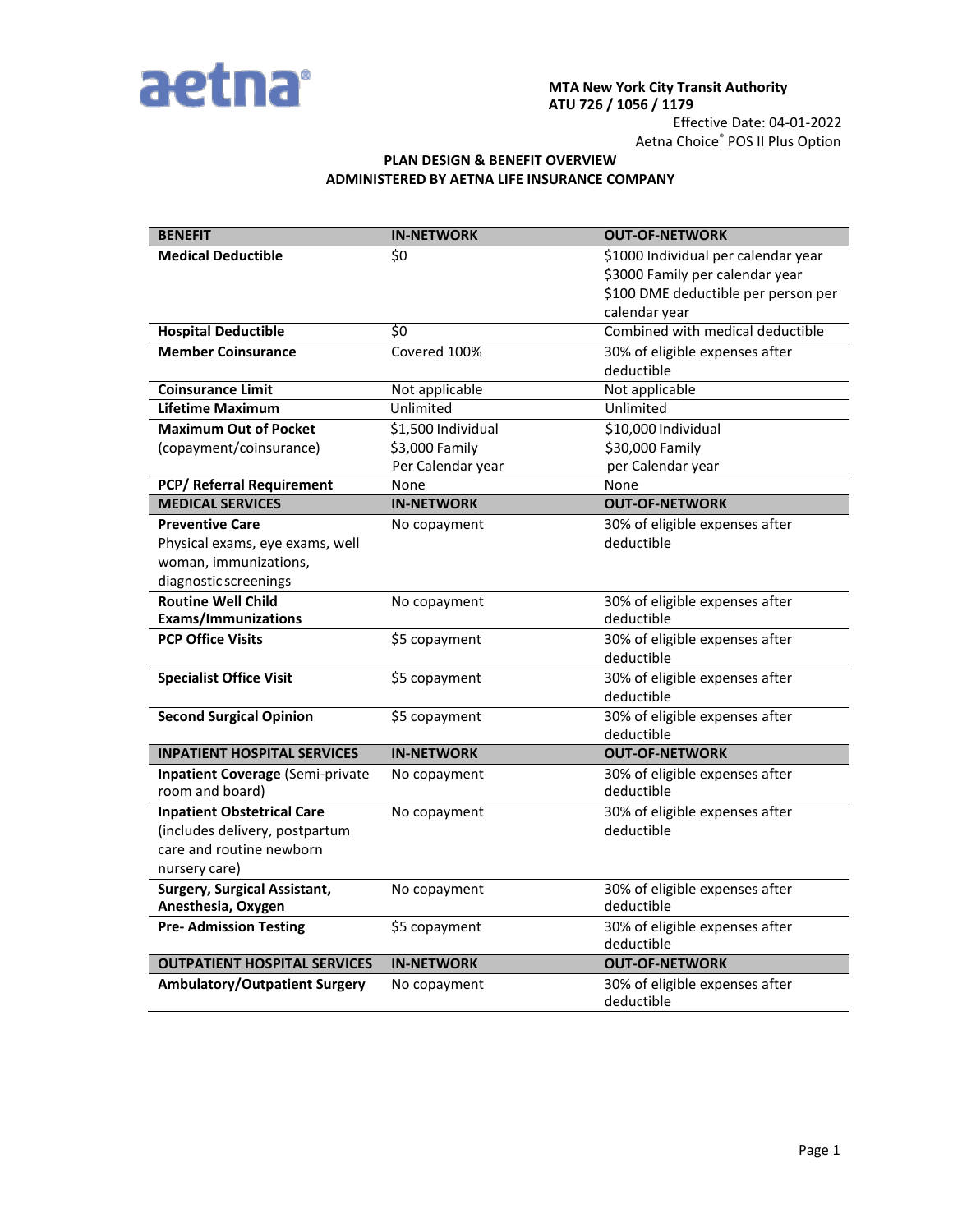

## **MTA New York City Transit Authority ATU 726 / 1056 / 1179** Effective Date: 04-01-2022

Aetna Choice® POS II Plus Option

# **PLAN DESIGN & BENEFIT OVERVIEW ADMINISTERED BY AETNA LIFE INSURANCE COMPANY**

| <b>EMERGENCY MEDICAL CARE</b>                     | <b>IN-NETWORK</b>          | <b>OUT-OF-NETWORK</b>              |
|---------------------------------------------------|----------------------------|------------------------------------|
| <b>Urgent Care Services</b>                       | \$35 copayment             | \$35 copayment                     |
| <b>Emergency Room</b>                             | \$100 copayment            | \$100 copayment                    |
| <b>Waived if admitted</b>                         |                            | Waived if admitted                 |
| <b>Emergency Use of Land</b>                      | No copayment               | No copayment                       |
| <b>Ambulance</b>                                  |                            |                                    |
| <b>Emergency Use of Air Ambulance</b>             | No copayment               | No copayment                       |
| <b>MENTAL HEALTH AND</b>                          | <b>IN-NETWORK</b>          | <b>OUT-OF-NETWORK</b>              |
| <b>ALCOHOL/SUBSTANCE ABUSE</b><br><b>SERVICES</b> |                            |                                    |
| <b>Inpatient Coverage (Semi-private</b>           | No copayment               | 30% of eligible expenses after     |
| room and board)                                   |                            | deductible                         |
| <b>Outpatient</b>                                 | \$5 copayment              | 30% of eligible expenses after     |
|                                                   |                            | deductible                         |
| <b>DURABLE MEDICAL EQUIPMENT</b><br>(DME)         | <b>IN-NETWORK</b>          | <b>OUT-OF-NETWORK</b>              |
| Deductible,                                       | No copayment. Subject to   | 50% of allowed amount <b>AFTER</b> |
| Copayment/Coinsurance                             | allowed amount AFTER \$100 | \$100 deductible* per person per   |
| (e.g. hospital beds, oxygen,                      | deductible* per person per | calendar year plus any amount      |
| oxygen equipment, wheelchairs,                    | calendar year              | billed above the allowed amount    |
| PAP devices and supplies, diabetic                |                            |                                    |
| pumps and supplies, catheters,                    |                            |                                    |
| artificial arms, legs, eyes, ears)                |                            |                                    |
| <b>HOME HEALTHCARE</b>                            | <b>IN-NETWORK</b>          | <b>OUT-OF-NETWORK</b>              |
| <b>Home Health Care Visits</b>                    | No Copayment               | 25% of eligible expenses after     |
| 200 visits per calendar year                      |                            | deductible                         |
| One visit equals up to 4 hours of                 |                            |                                    |
| care                                              |                            |                                    |
| <b>Home Infusion Therapy</b>                      | No copayment               | 25% of eligible expenses after     |
|                                                   |                            | deductible                         |

**\*DME \$100 deductible not applicable to Positive Airway Pressure (PAP) devices, PAP supplies, insulin pump and insulin pump supplies.**